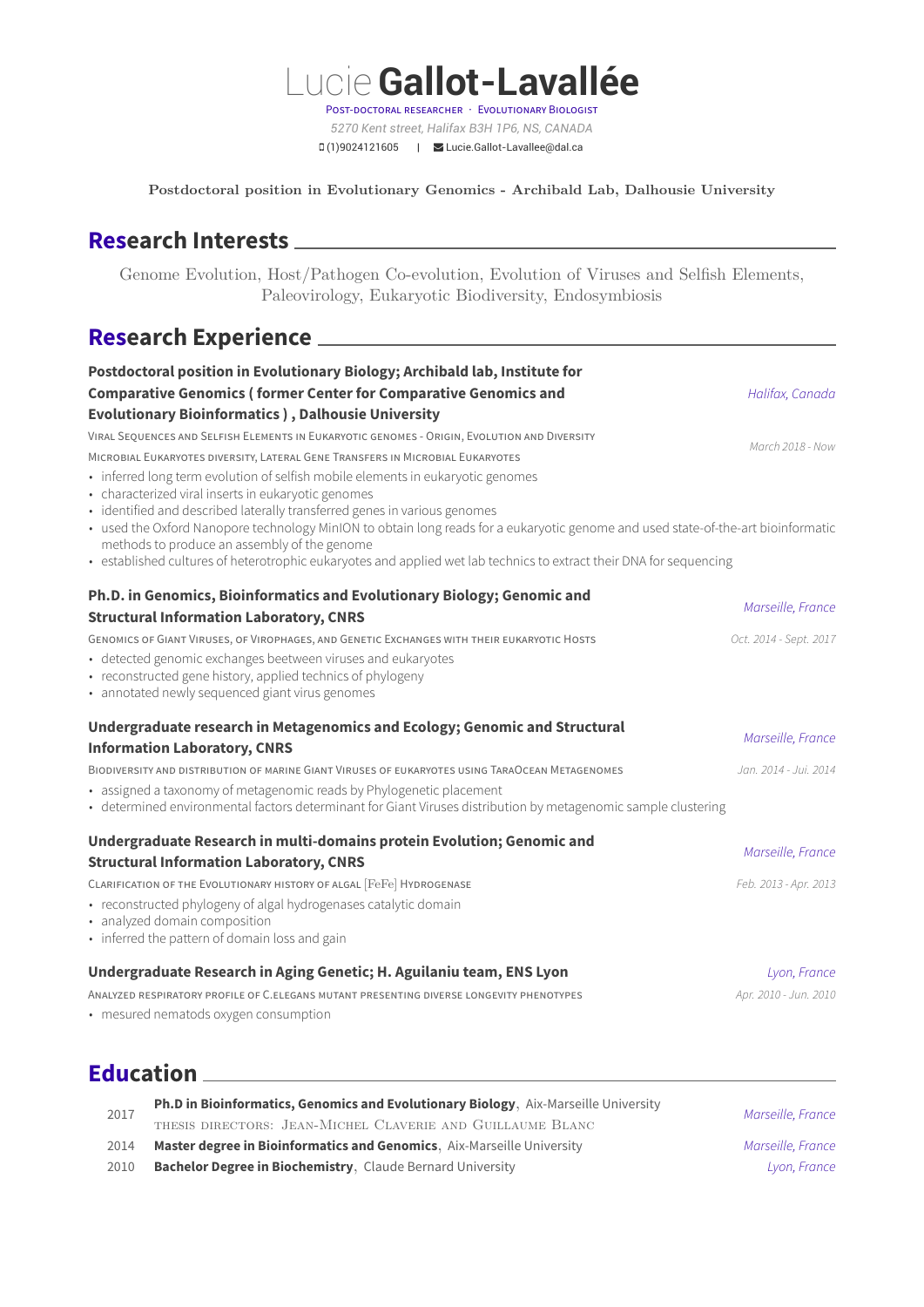## **Publications**

Salas-Leiva D, Tromer D, Curtis B, Jerlström Hultqvist J, Kolisko M, Yi Z, Salas-Leiva J, Gallot-Lavallee L, Williams S, Kops G, Archibald J, Simpson A, and Roger A. (2021). Genomic analysis finds no evidence of canonical eukaryotic DNA processing complexes in a free-living protist. Nat. Commun.

Gallot-Lavallée L, Archibald JM. (2020). Evolutionary Biology: Viral Rhodopsins Illuminate Algal Evolution. Curr Biol. 30(24):R1469- R1471.

Gallot-Lavallée L, Archibald JM. (2020). Phagocytosis in a Shape-shifting Bacterium. Trends Microbiol. 28(6):428-430.

Gallot-Lavallée L, Blanc G, and Claverie J-M. (2017). Comparative genomics of Chrysochromulina Ericina Virus (CeV) and other microalgae-infecting large DNA viruses highlight their intricate evolutionary relationship with the established Mimiviridae family. J. Virol. JVI.00230-17.

Gallot-Lavallée L, and Blanc G. (2017). A Glimpse of Nucleo-Cytoplasmic Large DNA Virus Biodiversity through the Eukaryotic Genomics Window. Viruses 9.

Villain A, Gallot-Lavallée L, Blanc G, and Maumus F. (2016). Giant viruses at the core of microscopic wars with global impacts. Curr Opin Virol 17, 130–137.

Gallot-Lavallée L, Pagarete A, Legendre M, Santini S, Sandaa R-A, Himmelbauer H, Ogata H, Bratbak G, and Claverie J-M. (2015). The 474-Kilobase-Pair Complete Genome Sequence of CeV-01B, a Virus Infecting Haptolina (Chrysochromulina) ericina (Prymnesiophyceae). Genome Announc 3.

Blanc G, Gallot-Lavallée L, and Maumus F. (2015). Provirophages in the Bigelowiella genome bear testimony to past encounters with giant viruses. Proc. Natl. Acad. Sci. U.S.A. 112, E5318-5326.

## **Conferences participation**

| <b>Center for Comparative Genomics and Evolutionary Bioinformatics Retreat</b><br>CHAIR FOR THE 2ND SESSION OF THE RETREAT                                                                     | Halifax, Canada<br>Novembre 2019  |
|------------------------------------------------------------------------------------------------------------------------------------------------------------------------------------------------|-----------------------------------|
| <b>Halifax Marine Microbe Symposium</b><br>ORAL PRESENTATION: Bioinformatic analysis of Halocafeteria seosinensis virophages and Polinton-like<br>elements.                                    | Halifax, Canada<br>Septembre 2019 |
| <b>ECOP/ISOP joint meeting</b><br>ORAL PRESENTATION: Massive, unprecedented intein content in two Anaeramoeba genomes reveals new<br>aspects of intein mobility in eukaryotes.                 | Rome, Italy<br>August 2019        |
| <b>SMBE</b><br>POSTER PRESENTATION : Massive, unprecedented intein content in two Anaeramoeba genomes reveals new<br>aspects of intein mobility in eukaryotes.                                 | Manchester, England<br>July 2019  |
| <b>CRC 1182 Junior Researchers Training Workshop</b><br>ORAL PRESENTATION: "Endosymbiotic" virophages and protist immunity: bioinformatic analysis of<br>Halocafetaria seosinensis virophages. | Kiel, Germany<br>May 2018         |
| 8th Aquatic Virus Workshop<br>POSTER PRESENTATION: "Chrysochromulina ericina Virus highlights specific features of<br>small-Mimiviridae and common themes in viral evolution."                 | Plymouth, England<br>Jul. 2016    |
| Junior Scientists Microbiology Meeting of Marseille 2016<br>ORAL PRESENTATION: "Chrysochromulina ericina Virus, a reduced giant?"                                                              | Marseille, France<br>Mar. 2016    |

#### **Awards**

**Holz-Conner Travel award** DELIVERED BY THE INTERNATIONAL SOCIETY OF PROTISTOLOGY FOR TRAVELLING TO THE ECOP/ISOP JOINT

MEETING

## **Teaching experience**

TEACHING ASSISTANT Aix-Marseille University

**First year of Bachelor in Biology, Informatics for Biologists class** *2014-2017*<br>**PRACTICAL WORK ON COMPUTER - CLASS OF 30 STUDENTS** *Boxy CLASS CLASS 34 hours per years* 

PRACTICAL WORK ON COMPUTER - CLASS OF 30 STUDENTS

• basis of algorithmic

*June 2019*